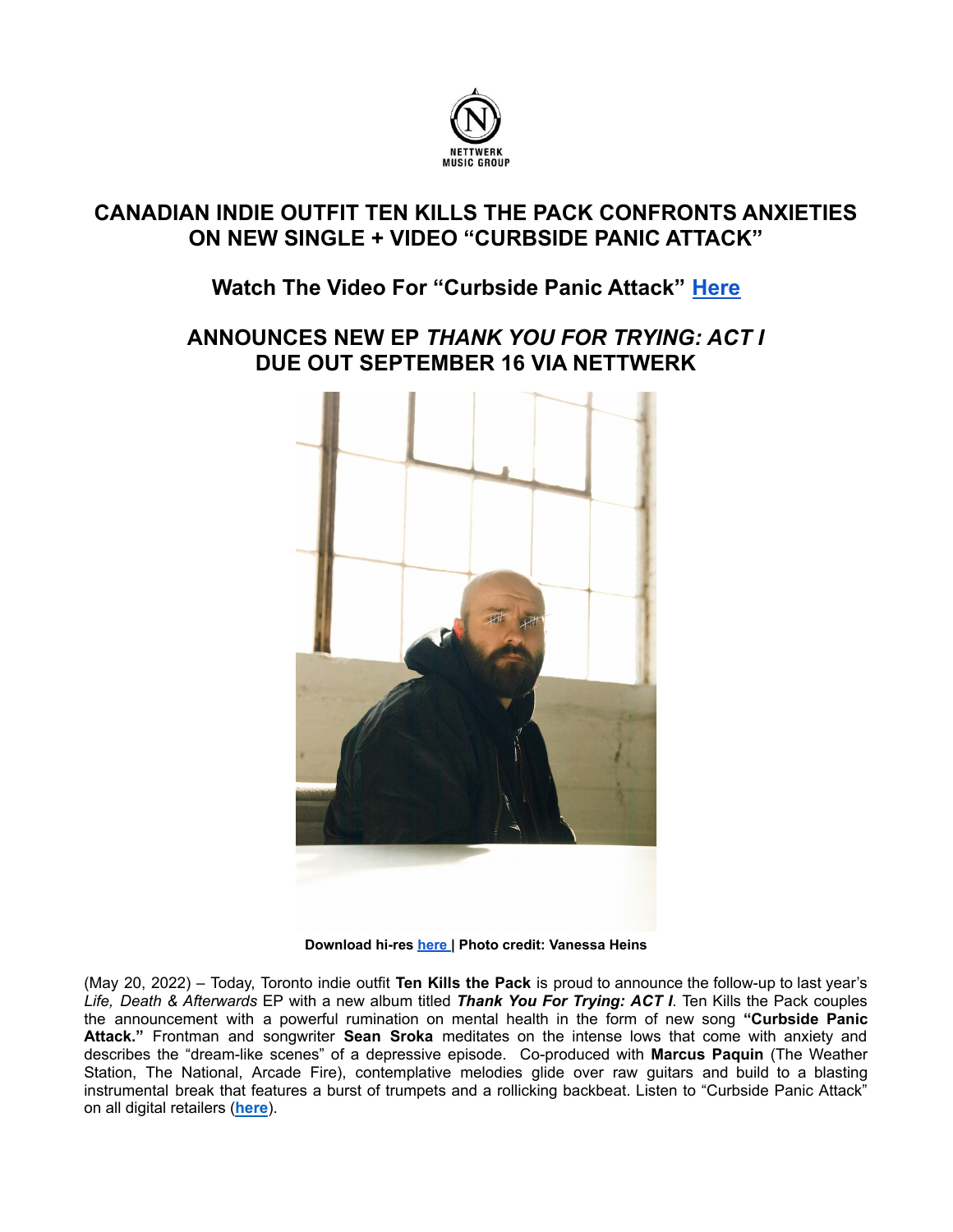Sroka reflects on the meaning behind the song: "The lyrics (originally in a more freeform poetry format) try to walk and flip you through the internal thoughts and the immediate external motions happening around a person in the middle of a situation like a panic attack or bout of depression. By the time we arrive at the bridge of the song, the lyrical moments of reflection of this characters' previous selves leave it to the reader or listener to decide if this is a flash of life before their eyes or if it's a reflection of moments what grounds them and keeps them going."

The accompanying music video was conceived by Director **Luke Nairn** and Sroka. We follow a day in the life of a boy in Mexico, played by **Edgar Magaño**. The flashing images and slice-of-life filmmaking matches perfectly with the cinematic storytelling of the song.

"Because the lyrics of the song can naturally be quite visual, when working with friend and collaborator Luke Nairn, we decided to think more about the feelings and the abstract visuals that the music gave us," explains Sroka. "A way to shape a new type of creative moment for it to 'be' and a new looser narrative for it to accompany."

"Curbside Panic Attack" joins **"Honestly, Fuck You,"** a brutally honest ode to touring musicians and the mental conflicts that arise from a life on the road, and will appear on the new EP *Thank You For Trying: ACT I* out September 16 via Nettwerk.



#### **Watch & Share "Curbside Panic Attack" [Here](https://youtu.be/ti8vYYZsWhQ):**

Sean Sroka, the Canadian songwriter behind the contemporary folk project **Ten Kills The Pack**, has made his mark in recent years by blending together poetic observances and incisive musings on the human condition with cunningly composed and hard-hitting songcraft and instrumentation.

His acclaimed 2019 debut release, *Force Majeure*, introduced his talents through the lens of a defined Toronto cityscape and its cosmopolitan hustle, bustle, beauty, and heartache.

In 2021 Ten Kills the Pack shared the five-song EP *Life, Death, & Afterwards*. Sroka expanded his scope to focus on even bigger targets—a search for interpersonal purpose, and the clarity that comes from space and growth—while losing none of the intimacy nor observant expressiveness for which Ten Kills The Pack has become known. Produced by Dave Cerminara (Father John Misty, Cold War Kids, Dawes), *Life, Death, & Afterwards* realizes the potential of his debut to deliver on all promised levels. By expertly weaving together